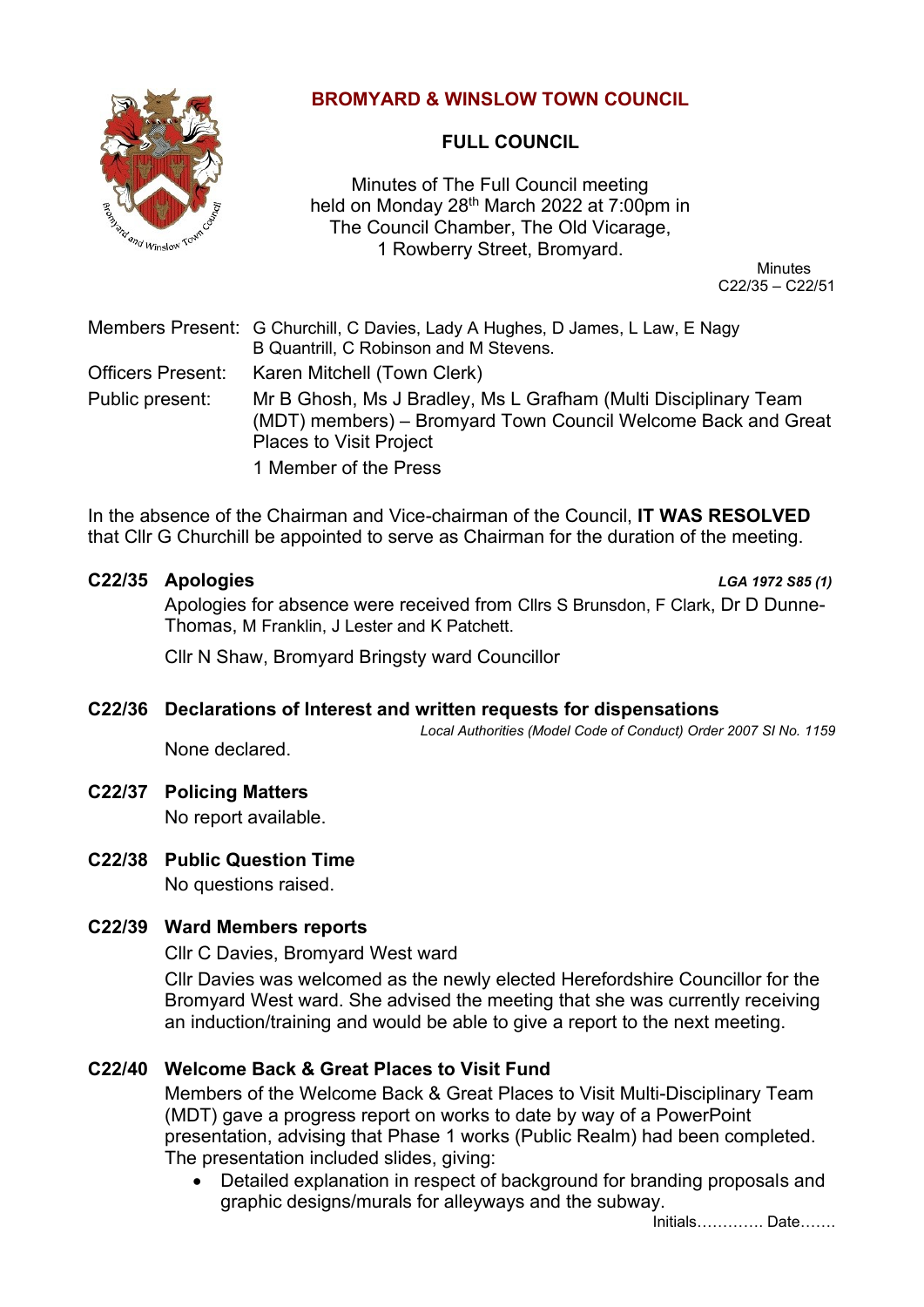- Examples of wayfinding proposals including fingerposts and information boards
- Public engagement dates and consultation information.
	- ➢ 23 March Focus Group meeting re branding proposals
	- ➢ 7 April Drop in at K4/Foodscapes Office in Bromyard
	- ➢ 9 April Exhibition at Conquest Theatre
	- ➢ 11-14 April QE School workshop on Murals

Following a short question and answer session, the Chairman thanked the team for attending the meeting and for the informative presentation.

*Members of the MDT left the meeting at this point.*

#### **C22/27 Chairman's Report**

In the Chairman's absence, The Town Clerk reported that the Chairman had received the resignation of Mr Peder Neilsen (due to health reasons) with immediate effect.

#### **C22/28 Town Clerk's Report**

The Town Clerk advised that her report would be circulated to members via email.

#### **C22/09 Exclusion of members of the Public and Press** *LGA 1972 ss 101, 102*

To agree any items to be dealt with after the public (including the press) have been excluded as publicity would prejudice the public interest by reason of the confidential nature of the business to be transacted.

No items identified for consideration in private session.

#### **C22/10 Full Council Minutes** *LGA 1972 Sch 12 para 41(1)*

**IT WAS RESOLVED** that the Minutes of the Meeting held on 28<sup>th</sup> February 2022 be confirmed as a correct record and signed by the Chairman.

#### **C22/11 Committee Minutes**

#### **1. Planning Committee**

**IT WAS RESOLVED** to receive and note the Minutes of the Planning & Economic Development Committee meeting held on 7<sup>th</sup> March, 2022.

#### **2. Finance & Properties Committee**

- 2.1 **IT WAS RESOLVED** to receive and note the Minutes of the Finance & Properties Committee meeting held on 14<sup>th</sup> March, 2022.
- 2.2 Members considered recommendations from the Finance & Properties Committee meeting held on 14<sup>th</sup> March, 2022:

### i. **F22/27 - Financial Policies and Procedures**

- Grant Policy and Procedure
- Reserves Policy
- Risk Management Policy & Assessment

**IT WAS RESOLVED** that the above documents be approved and adopted.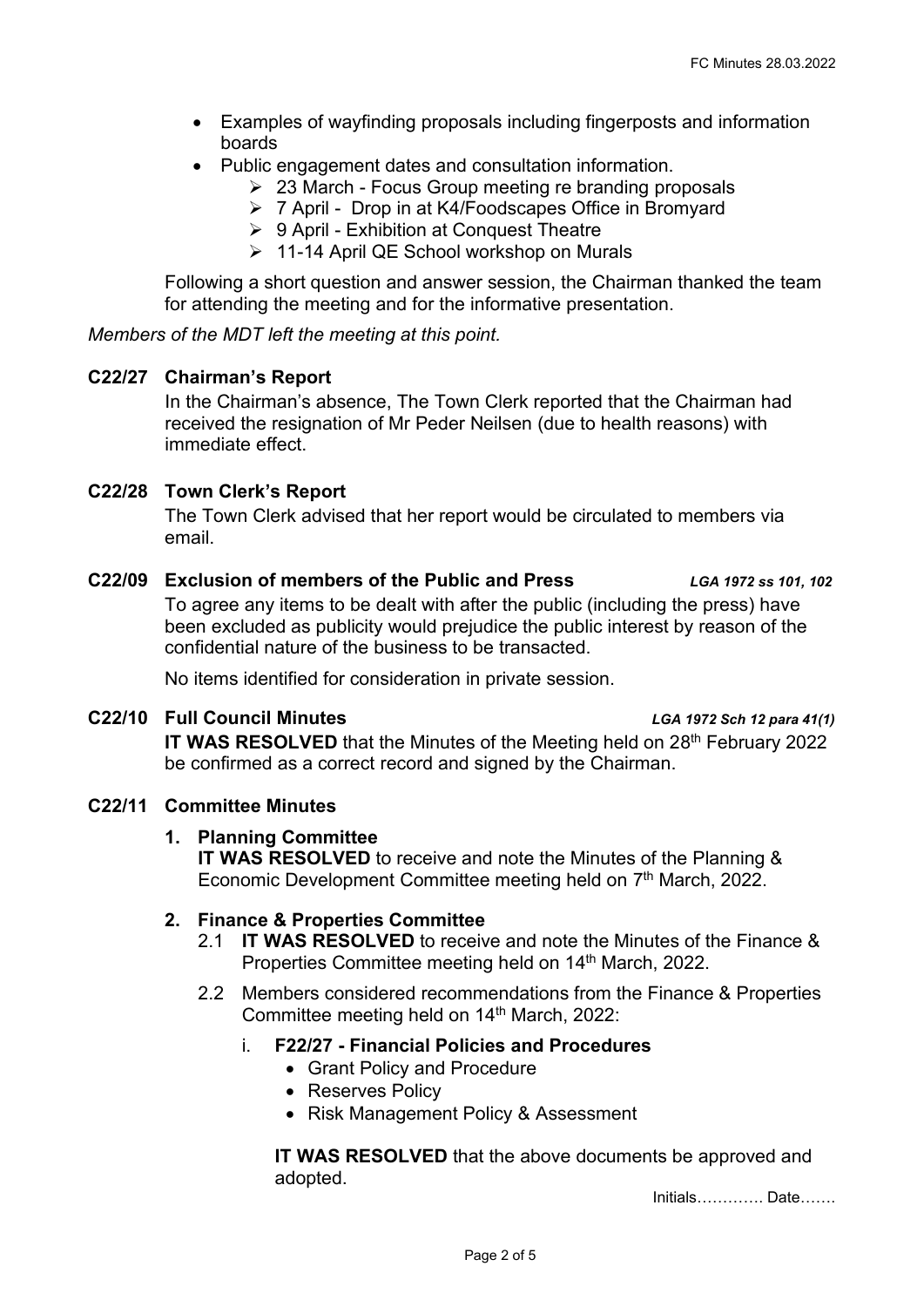### ii. **F22/26 - Financial Controls**

- Financial Regulations
- Management of Internal Control Systems
- Internal Financial Controls Day to Day Procedures

**IT WAS RESOLVED** that the above documents, as amended, be approved and adopted.

### iii. **F22/28 - Terms of Reference**

**IT WAS RESOLVED** that the draft Terms of Reference for the Finance Committee and the Properties Committee be approved and adopted with the following amendment: that the number of members on each committee be increased from 5 to 7.

### iv. **F22/30, 2 - Car Parks**

**IT WAS RESOLVED** that the new contracts with Corporate Services (Hereford) Ltd, for parking enforcement at the Rowberry Street and Tenbury Road car parks be approved.

#### **3. Burial Committee**

3.1 **IT WAS RESOLVED** to receive and note the Minutes of the Burial Committee meeting held on 21st March, 2022.

### **4. Tourism Working Group**

4.1 **IT WAS RESOLVED** to receive and note the Report from the Tourism Working Group meetings held on 22nd February, 2022.

### **C22/46 Accounts for Scrutiny**

**IT WAS RESOLVED** to approve payment of the following invoices which were received after the Finance and Properties Committee Agenda had been distributed.

| <b>Company Name</b>                             | <b>Description</b>                               | <b>Net</b> | <b>VAT</b> | Total     |
|-------------------------------------------------|--------------------------------------------------|------------|------------|-----------|
| <b>Jumping Ships Ltd</b>                        | <b>Jubilee Bunting</b>                           | 1,000.00   | 0.00       | 1,000.00  |
| <b>Securitas Security</b><br>Services (UK) Ltd  | Fire alarm contract                              | 309.12     | 61.82      | 370.94    |
| R Wilks                                         | Supply & fit 5 new fence<br>panels (RS car park) | 310.00     | 62.00      | 372.00    |
| Herefordshire<br>Council                        | <b>Watse collection</b><br>cemetery              | 168.36     | 0.00       | 168.35    |
| <b>Herefordshire</b><br>Council                 | Waste collection<br>Council complex              | 235.43     | 0.00       | 235.43    |
| <b>KT Gooch</b>                                 | <b>Cleaning materials</b>                        | 22.40      | 4.48       | 26.88     |
| <b>Direct Office Supply</b><br>co. Itd.         | Office filing cabinets                           | 1,028.57   | 205.71     | 1234.28   |
| Keith H Ballard                                 | Clear blockage at public<br>toilets              | 116.00     | 0.00       | 116.00    |
| <b>Travis Perkins</b>                           | Padlock and chain                                | 16.16      | 3.23       | 19.39     |
| <b>Rose Regeneration</b>                        | <b>GPV/WBF - Project</b><br>Management fee       | 2250.00    | 500.00     | 2750.00   |
| <b>JMS Roofing &amp;</b><br><b>Building Ltd</b> | <b>GPV/WBF - Public</b><br>realm improvements    | 16,000.00  | 3,200.00   | 19,200.00 |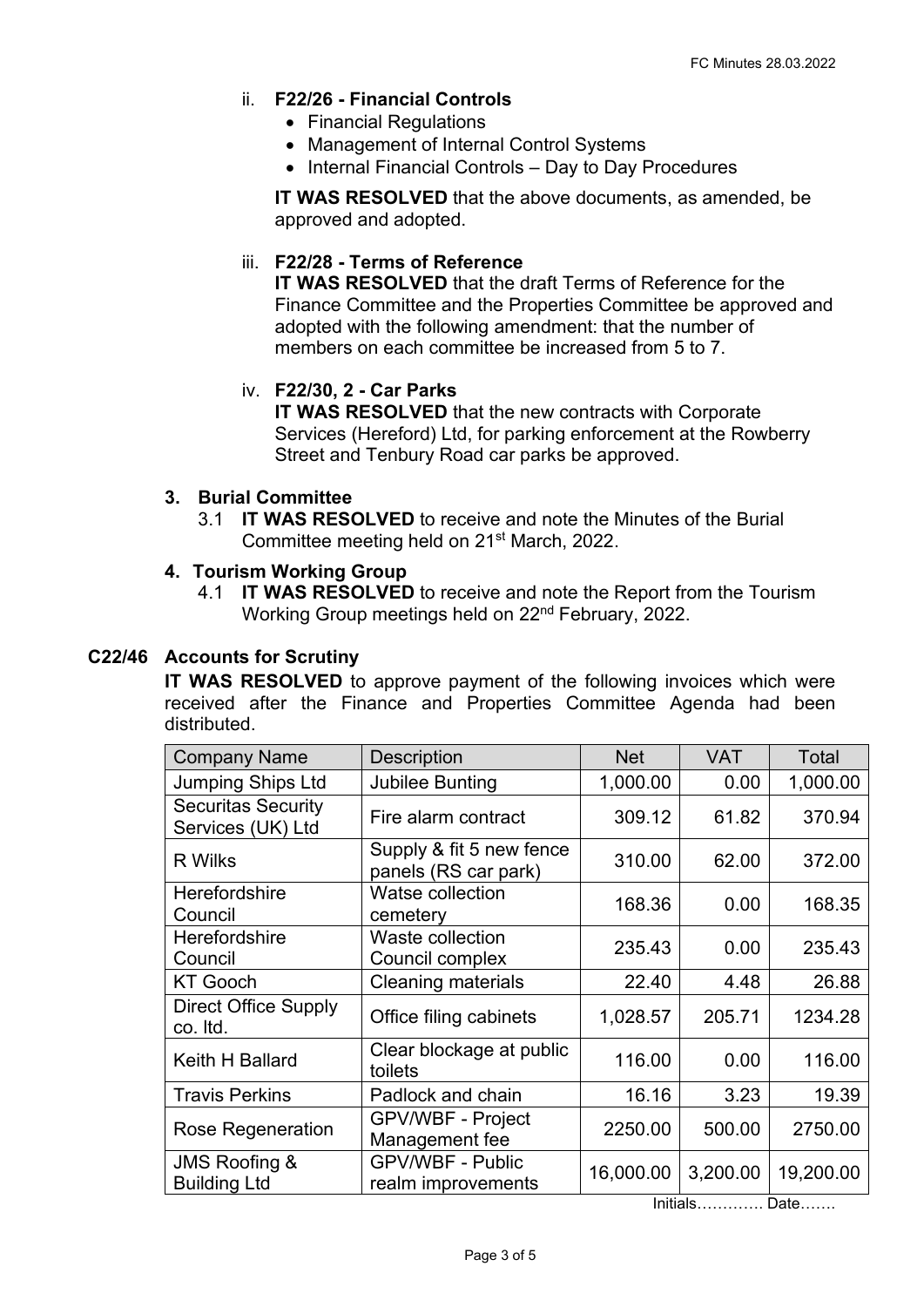#### **C22/47 Review of Standing Orders**

Following a detailed review by the appointed working party, **IT WAS RESOLVED** to approve and adopt the Council's Standing Orders.

#### **C22/48 Bromyard Extraordinary Towns Maintenance Fund**

Cllr Law gave a briefing on a meeting she and Cllr Franklin had attended with Balfour Beatty Living Places (BBLP) on 10<sup>th</sup> March 2022 to discuss the Extraordinary Towns Maintenance Fund. Amounts allocated to Bromyard are £350K for 2022/23 and £200K for 2023/24.

This money is to be spent on town maintenance and will be delivered by BBLP. Members were asked to consider and determine the Council's priorities for the funding and were circulated with a Study Map showing schemes already identified by BBLP for Bromyard with indicative costs for the works.

Following discussion, **IT WAS RESOLVED** that Members send in their comments to the office for collation.

#### **C22/13 Queen's Platinum Jubilee - Thursday 2nd to Sunday 5th June**

Cllr Law gave an update on plans for the Jubilee.

- Currently establishing final numbers for commemorative money boxes and mugs.
- Bunting is made and will be put up in time for The Town Crier's Festival
- Risk assessment to be completed by working party

Members supported a proposal to sign up for a family story-trail experience called the Queen's Platinum Jubilee Beacon Trail which runs from 30<sup>th</sup> April until  $12<sup>th</sup>$  June, at a cost of £500.

The idea behind the story-trail is to give families a free day out with a safe, socially distanced and ambitious event. It has been designed in conjunction with the Platinum Jubilee Pageantmaster, Bruno Peek, to be as accessible to as many communities as possible. The unique 'geogame' experience includes a choose-your-own storybook, Pokemon Go-style AR characters and educational content on The Queen's historic 70 year reign.

Further information available at<https://highstreetsafari.com/platinumjubilee>

#### **C22/17 Outside Bodies**

- 1. Reports were received from Town Council representatives on the following outside bodies:
	- a) Bromyard and District Chamber of Commerce and Industry Cllr James reported that the Chamber had received a presentation from the WB/GPV MDT and the first Business breakfast had been held.
	- b) Bromyard Downs Common Association no meeting. Cllr Law to attend the next meeting as Cllr Franklin not available.
	- c) Bromyard Grammar School Foundation *no report available.*
	- d) Bromyard Relief in Need *no report available.*
	- e) Festivals Association *no report available.*
	- f) HALC Executive *no report available.*
	- g) Kempson Players Cllr Hughes reported on the Meeting held on  $29<sup>th</sup>$ February. Much repair work required to equipment. Need to apply for grants. Current focus on Party in the Park on 1<sup>st</sup> May 22.
	- h) Public Hall Committee no meeting.